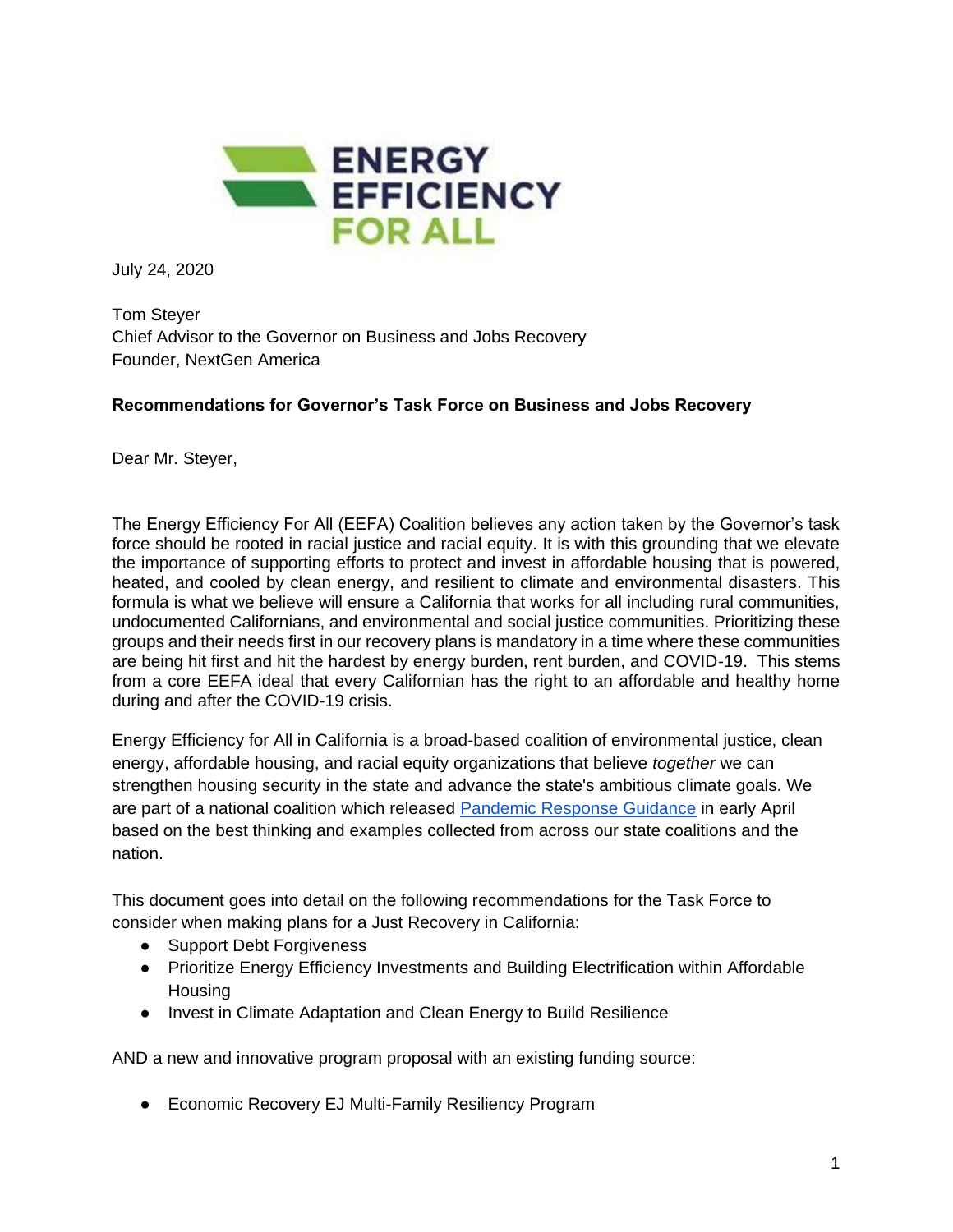Support Debt Forgiveness to ensure protection for the poor and vulnerable communities impacted by COVID-19.

- Enact debt forgiveness throughout the recovery period for utility customers who are lowincome or have lost their income due to the COVID-19 crisis, including accessible debt forgiveness for undocumented Californians who pay utility bills. Without cancellation of debt accrued during the crisis, the state will experience a wave of disconnections when billing resumes due to households' inability to develop savings during this time.
- State and federal stimulus funds should include debt forgiveness funding for low-income customers, net of COVID-related reductions in utility costs.
- For at least 12 months following the period of recovery, eliminate all requirements for disconnected customers to pay arrearages in order to reconnect or maintain service. Instead, allow customers to participate in a debt relief program that is flexible and reasonable.
- All cost deferrals should be done in a longer-period timeframe to ensure true economic relief for customers. Low-income customers should be exempt from all rate hikes related to cost recovery deferral.

Prioritize Building Electrification and Energy Efficiency Investments within Affordable Housing to ensure increased bill savings and decreased GHG emissions.

- Fund the Multifamily Low Income Weatherization Program (LIWP) which has provided over 12,000 low-income renter households with comprehensive energy upgrades while reducing bills by 30% on average. The program has a list of 18,000 households that live in low-income disadvantaged communities and are waiting to be served with energy efficiency, solar, and electrification improvements.
- Immediately prioritize AB 1232 (Gloria. Affordable housing: weatherization), and go one step further from what APEN, CEJA and EEFA have won in this, to expand LIWP into non-deed-restricted populations with strong tenant protections.
- Ensure insulation materials used for weatherization and efficiency programs, are free of asthmagens and respiratory sensitizers (such substances should not be intentionally added or present at greater than 0.1 percent [1,000 parts per million] by weight in the product).
- Jurisdictions seeking to enact zero net energy or zero net carbon local reach codes must create a working group of affordable housing providers and renters to seek input so as to not increase existing barriers to developing multifamily affordable housing units. Further as funds to construct and preserve affordable housing units are declining, all-electric code requirements must be passed with adequate technical and financial resources so as to not further exacerbate the affordable housing crisis.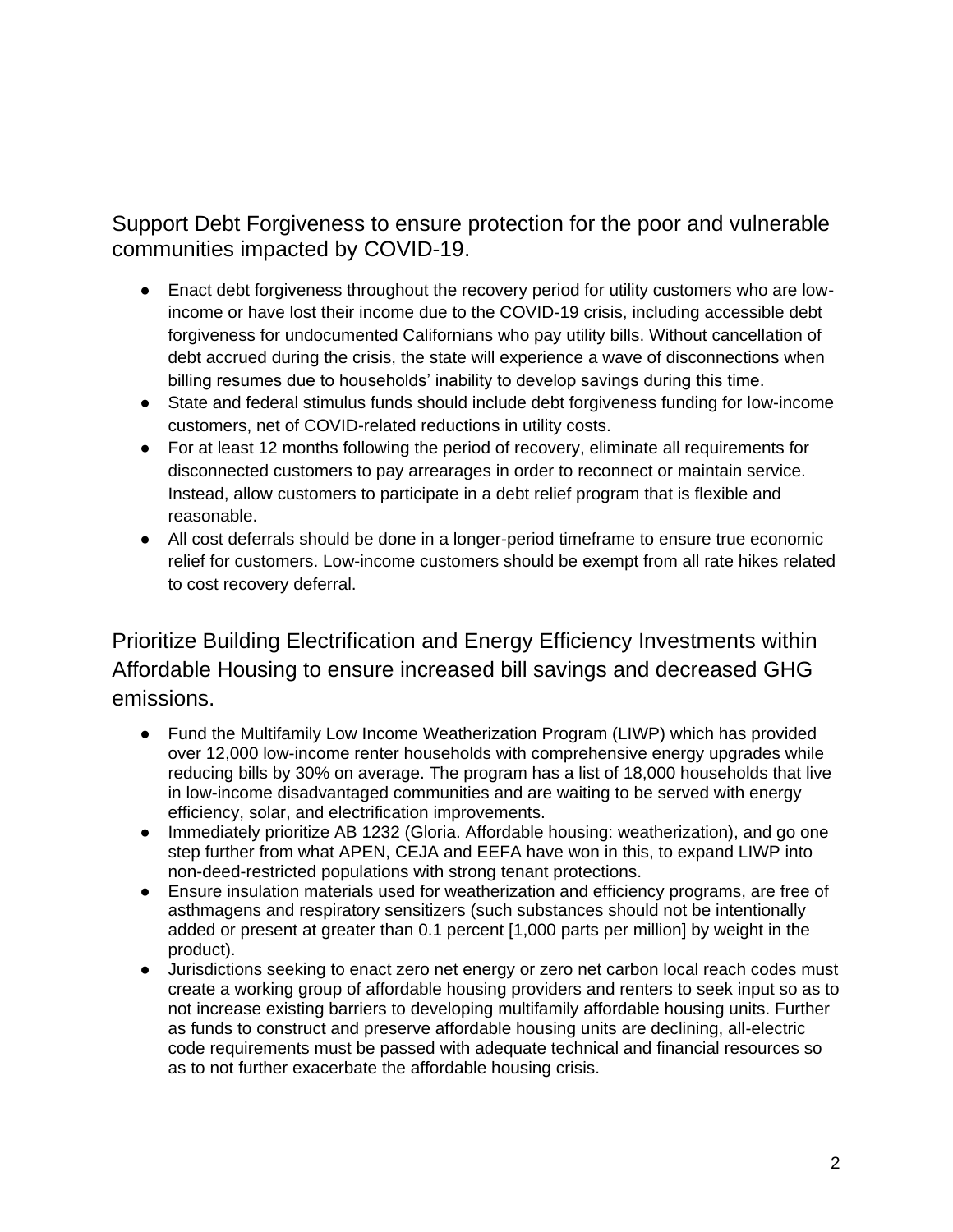Invest in Climate Adaptation and Clean Energy to Build Resilience especially for our most vulnerable communities.

● Invest in clean, zero-emission, and community-led microgrids involving the integration of energy efficiency, renewable distributed generation, energy storage, and demand response technology delivery in low-income housing and community facilities to prepare for the upcoming wildfire season and protect communities disproportionately impacted by wildfires and power outages.

## Economic Recovery EJ Multi-Family Resiliency Program

Although we believe the three aforementioned categories are important and can be implemented on their own we call for the creation of and investment in the Economic Recovery EJ Multi-Family Resiliency Program, which would fund the implementation of clean energy, energy efficiency, and energy resilience services for California's disadvantaged communities and vulnerable populations. This is one approach, but not the only approach to combine and implement the recommendations made above. This program would be funded by the remaining funds in the Climate Credit, but exempt CARE and FERA customers so they could continue receiving it. According to our estimates, this would provide approximately 1 billion dollars a year for much needed environmental justice and economic recovery programs.

These include solar and storage, home weatherization upgrades, microgrids and distributed energy infrastructure, and clean transportation options in buildings. The EJ Resiliency Program would expand the scope and funding of existing energy programs—including LIWP, SOMAH and SGIP—and ensure there is strong coordination between them to maximize benefits for lowincome residents. The program will have strong workforce development standards and tenant protections to ensure that all the investments avoid causing unintended harm. Streamlining and expanding California's various energy services for EJ communities will provide numerous benefits including reduced energy costs; reduced greenhouse gas emissions; improved air quality; healthier and safer homes; and local, high-quality job creation in the clean energy economy.

We look forward to beginning dialogue with you, your staff, and other Task Force members over the upcoming weeks. Thanks again so much for your time and willingness to partner with us on this important effort.

Sincerely,

EEFA Coalition Members:

*Andrew Brooks Director of Technical Services Association for Energy Affordability*